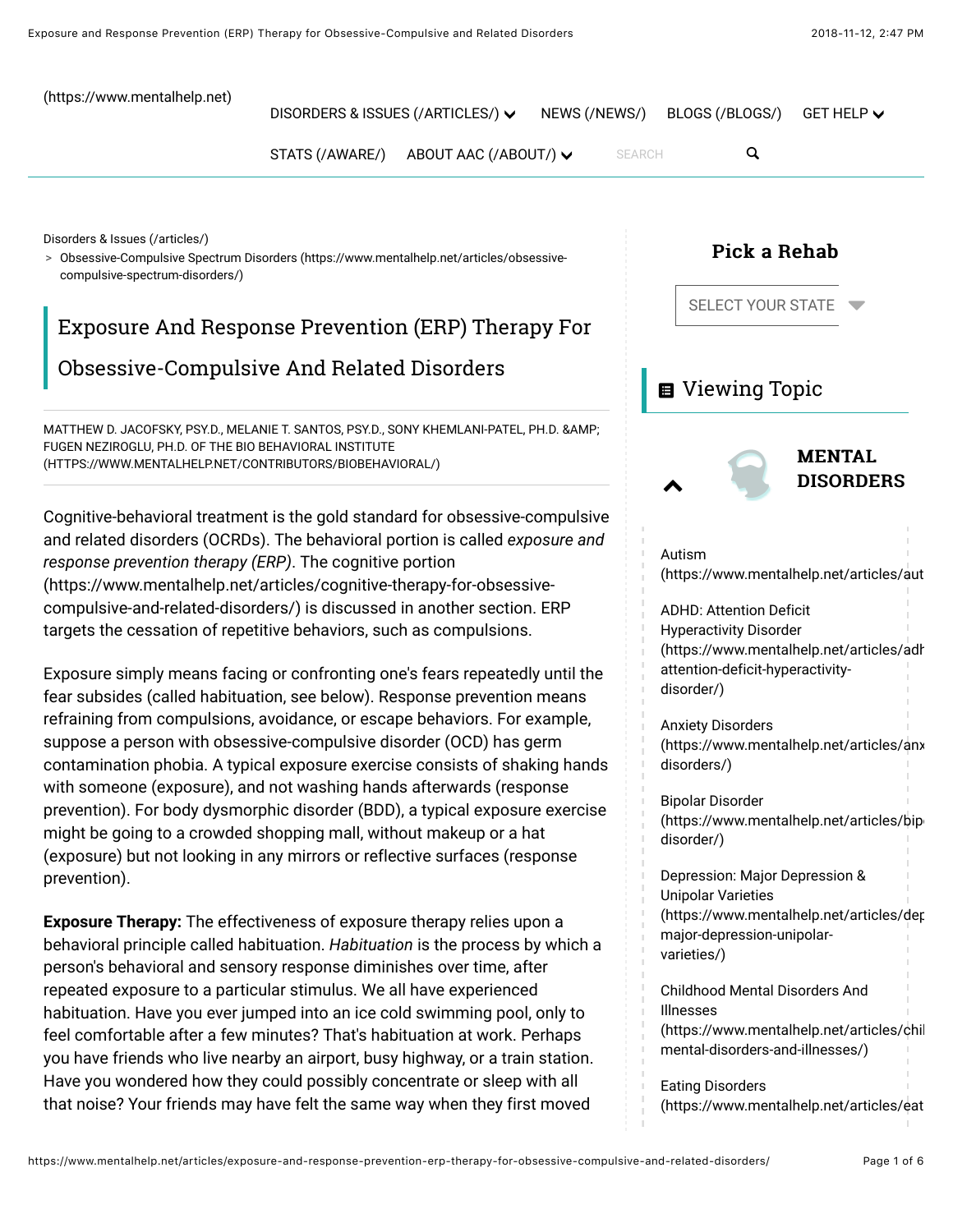in. Now, after living there for a while, their sensory neurons just stopped reacting to the noise. They will probably tell you that they are so accustomed to the noise they no longer even hear it anymore. They've become habituated to it.

Exposure therapy takes advantage of this principle of habituation. In the context of treatment, it means allowing repeated exposure to the feared object or situation, so that habituation can occur.

Habituation via exposure is achieved by intentional choice. Overtime, the intensity of exposure is gradually increased. For instance, people with OCD who fear germ contamination may first touch a doorknob in the therapist's office. They allow themselves to experience the fear until it subsides, as habituation takes over. Then, the intensity or difficulty of the exposure is gradually increased. So, the therapist might take them to a department store. They would practice touching more things, handled by more people. With the support of the therapist, they would allow themselves to experience the fear until habituation occurred and the fear subsided. The next level of intensity might be to touch a doorknob in a public bathroom, etc. A similar process of gradual exposure with increasing intensity is used with hoarding disorder. First, a person might be asked to throw away one item from a small box. Next, they might be asked to throw away an entire box, and so on.

Exposure therapy may be conducted using in vivo exposure (meaning real live exposure to the feared stimulus). Alternatively, it may be conducted using imagination. Regardless of the method, individuals are encouraged to repeatedly face the anxiety-producing stimulus until habituation occurs.

Once habituation occurs, the fearful response is diminished and will eventually be *extinguished*. This concept is based on the principles of learning theory (specifically, classical conditioning). Research has demonstrated that individuals *learn* to become afraid of neutral stimuli (e.g., doorknobs). This occurs because a paired association forms between a neutral, conditioned stimulus (CS) and fear-inducing stimuli (UCS). A behavior will be extinguished, (i.e., the fear is eliminated), by reversing that process. In other words, people can unlearn their fear simply by decoupling the paired association between the fear and the neutral stimulus (CS). For example, a person with germ contamination may have formed a paired association between fear and doorknobs (CS). As a result, he or she may avoid touching doorknobs directly. Through exposure therapy, the person would repeatedly touch doorknobs until habituation occurs. Because the doorknobs (CS) no long produce a fearful response (due to habituation), the association between the doorknob and fear has been decoupled. As such, the fearful response is gradually eliminated or extinguished. Through repeated exposure, the person learned something new: Nothing terrible happened as a result of touching the doorknob.

#### [disorders/\)](https://www.mentalhelp.net/articles/eating-disorders/)

Dissociative Disorders (https://www.mentalhelp.net/articles/dis: disorders/)

Impulse Control Disorders [\(https://www.mentalhelp.net/articles/imp](https://www.mentalhelp.net/articles/impulse-control-disorders/)ulsecontrol-disorders/)

Internet Addiction And Media Issues  $(https://www.mentalhelp.net/articles/inte$ addiction-and-media-issues/)

Intellectual Disabilities  $(https://www.mentalhelp.net/articles/inte$ disabilities/)

**Obsessive-Compulsive Spectrum Disorders [\(https://www.mentalhelp.net/articles/obs](https://www.mentalhelp.net/articles/obsessive-compulsive-spectrum-disorders/)essivecompulsive-spectrum-disorders/)**

Personality Disorders (https://www.mentalhelp.net/articles/per disorders/)

Post-Traumatic Stress Disorder [\(https://www.mentalhelp.net/articles/pos](https://www.mentalhelp.net/articles/post-traumatic-stress-disorder/)ttraumatic-stress-disorder/)

Schizophrenia [\(https://www.mentalhelp.net/articles/sch](https://www.mentalhelp.net/articles/schizophrenia/)

Sexual Disorders [\(https://www.mentalhelp.net/articles/sex](https://www.mentalhelp.net/articles/sexual-disorders/) disorders/)

Somatic Symptom And Related **Disorders** (https://www.mentalhelp.net/articles/sor symptom-and-related-disorders/)

Suicide (https://www.mentalhelp.net/articles/suid

Tourettes And Other Tic Disorders (https://www.mentalhelp.net/articles/tou and-other-tic-disorders/)

# Obsessive-Compulsive Spectrum Disorders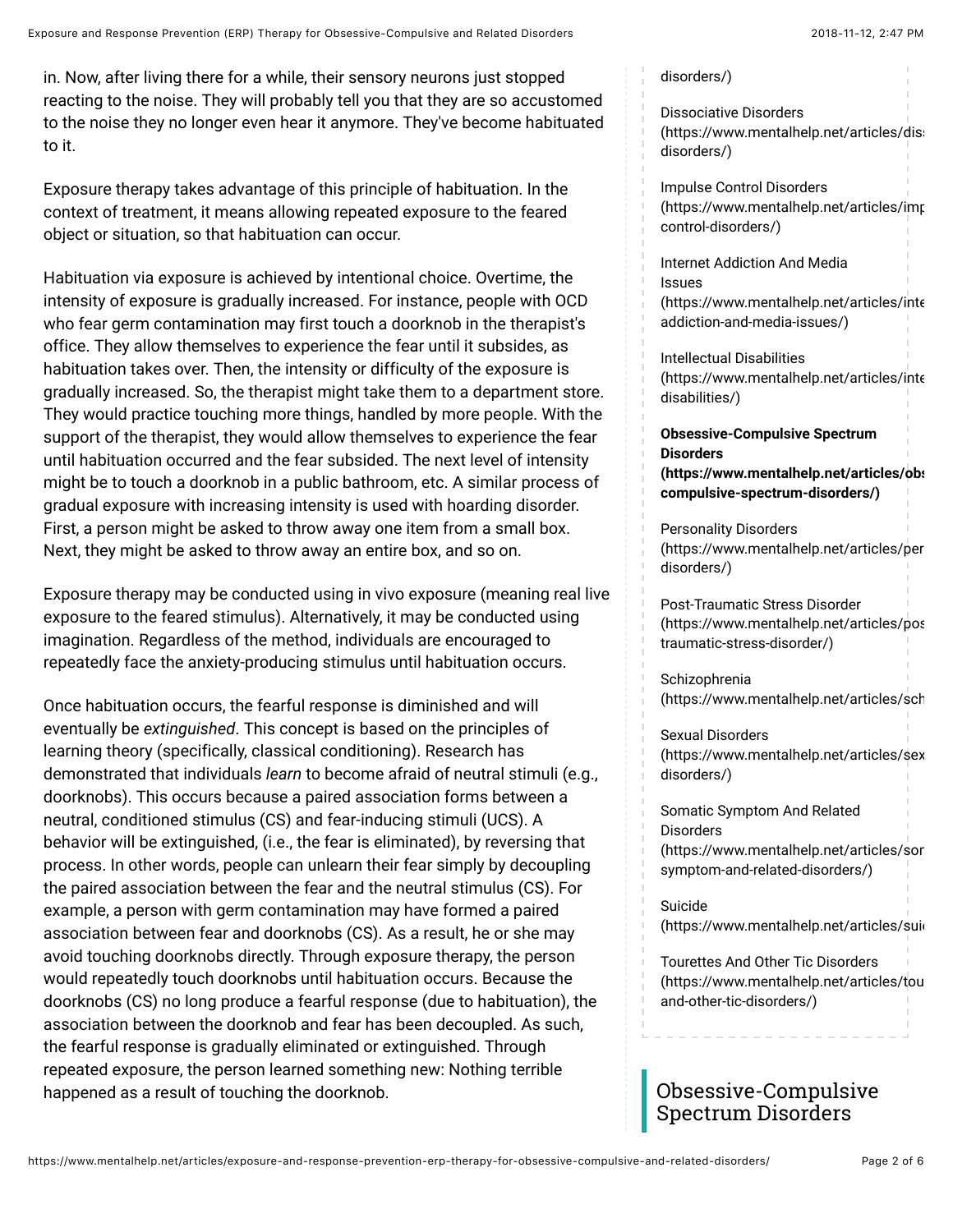**Response Prevention:** Exposure therapy is usually coupled with response prevention. This is also known as "ritual prevention." This component of treatment is particularly important for people who have developed ritualized, repetitive behaviors such as compulsions. The compulsive behavior serves to "undo" or neutralize the anxiety that occurs when faced with an anxietyprovoking situation. Since compulsive behaviors serve to reduce or eliminate anxiety they are intrinsically rewarding. Therefore, they are repeated.

Response prevention is based on a principle of learning theory (specifically, operant conditioning). According to this principle, when a behavior is no longer rewarded (reinforced) it becomes *extinct*. This means the behavior gradually fades away. For instance, washing hands after contact with a doorknob serves to "undo," or negate the anxiety that occurs after touching a doorknob. Response prevention eliminates the rewarding effect of hand washing. As such, compulsive hand washing will gradually become extinct.

Escape and avoidance behaviors serve the same rewarding function as compulsive rituals. You may recall that escape and avoidance are protective coping strategies that reduce anxiety in the short-term. Since anxiety is reduced by avoiding or escaping anxiety-provoking situations, these avoidance behaviors are rewarded. Since escape and avoidance behaviors are rewarded by the reduction of anxiety, the avoidance behaviors continue.

The elimination (extinction) of rewarded behaviors (compulsive rituals, escape, and avoidance) cannot be achieved unless these behaviors are prevented. Response prevention prevents these behaviors from being rewarded. Once a behavior is no longer rewarded, it stops. Response prevention is a necessary component of behavioral therapy in the treatment of obsessive- compulsive disorder, body dysmorphic disorder, and hoarding. The combination of exposure to anxiety-provoking stimuli, along with the prevention of rituals, escape, or avoidance leads to the most effective treatment response.

It should be evident that exposure and response prevention therapies require the willingness to tolerate some discomfort until habituation develops. Therapy participants voluntarily choose to participate in this type of therapy. They are well-prepared in advance of the therapy. At no point is anyone forced or coerced to participate in the exercises. If it becomes too difficult to complete an exercise, the process is stopped. Then, the therapist and participant discuss what happened. Sometimes the therapy participant is ready to try again. At other times, the therapist may switch approaches and work toward increasing motivation for treatment. The therapy is most effective when conducted with the therapist guiding the patient during therapy sessions, coupled with follow-up homework assignments.

### Resources

### $-$  Basic Information

- $\blacklozenge$  introduction to OBSESSIVE-COMPULSIVE SPECTRUM DISORDERS
- $\blacktriangleright$  DIAGNOSIS OF OBSESSIVE-COMPULSIVE SPECTRUM **DISORDERS**
- $\blacklozenge$  CAUSES OF OBSESSIVE-COMPULSIVE SPECTRUM DISORDERS
- $\longrightarrow$  TREATMENT OF OBSESSIVE-COMPULSIVE SPECTRUM **DISORDERS**

Treatment Overview  $(htts://www.mentalhelp.net/article$ of-treatment-for-obsessivecompulsive-and-relateddisorders/)

Exposure And Response Prevention Therapy [\(https://www.mentalhelp.net/article](https://www.mentalhelp.net/articles/exposure-and-response-prevention-erp-therapy-for-obsessive-compulsive-and-related-disorders/)s and-response-prevention-erptherapy-for-obsessivecompulsive-and-relateddisorders/)

Cognitive Therapy Part I  $(htts://www.mentalhelp.net/article$ therapy-for-obsessivecompulsive-and-relateddisorders/)

#### Part II

 $(htts://www.mentalhelp.net/article$ therapy-continued/)

Acceptance And Commitment Therapy  $(https://www.mentalhelp.net/article$ and-commitment-therapy-actfor-obsessive-compulsive-andrelated-disorders/)

Family Therapy  $(https://www.mentalhelp.net/article$ therapy/)

[Group Therapy](https://www.mentalhelp.net/articles/group-therapy-for-obsessive-compulsive-and-related-disorders/)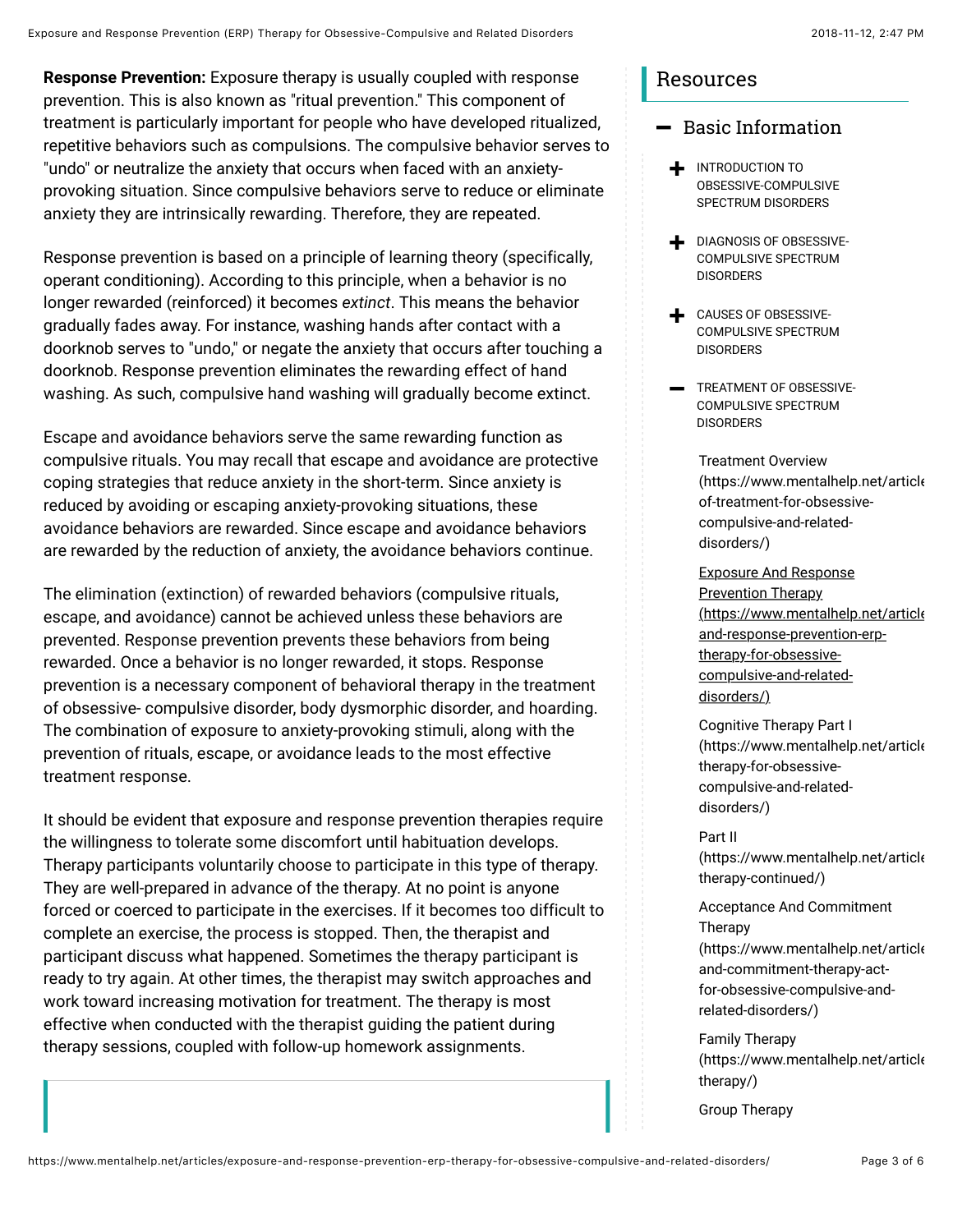|                                                                                            |                                         | (https://www.mentalhelp.net/article<br>therapy-for-obsessive-<br>compulsive-and-related-<br>disorders/)                                         |
|--------------------------------------------------------------------------------------------|-----------------------------------------|-------------------------------------------------------------------------------------------------------------------------------------------------|
|                                                                                            |                                         | Medications                                                                                                                                     |
| Previous Article                                                                           | <b>Next Article</b>                     | (https://www.mentalhelp.net/article<br>for-obsessive-compulsive-and-                                                                            |
| <br> /https://www.mentalhelp.net/art <mark>i</mark> cles/cognitive <br> /elated-disorders/ |                                         |                                                                                                                                                 |
| of-treatment-for-obsessive-compulsive-and- therapy-for-obsessive-compulsive-and-related-   |                                         | <b>Treatment Obstacles</b>                                                                                                                      |
| related-disorders/)                                                                        | disorders/)                             | (https://www.mentalhelp.net/article<br>obstacles-for-obsessive-                                                                                 |
| <b>Types Of Treatment For Obsessive-</b>                                                   | <b>Cognitive Therapy For Obsessive-</b> | compulsive-and-related-                                                                                                                         |
| <b>Compulsive And Related Disorders</b>                                                    | <b>Compulsive And Related Disorders</b> | disorders/)                                                                                                                                     |
|                                                                                            |                                         | Therapeutic Recommendations<br>(https://www.mentalhelp.net/article<br>recommendations-for-<br>obsessive-compulsive-<br>disorder/)               |
|                                                                                            |                                         | Management Of Body<br>Dysmorphic Disorder<br>(https://www.mentalhelp.net/article<br>recommendations-body-<br>dysmorphic-disorder-bdd/)          |
|                                                                                            |                                         | Recommendations For Hoarding<br>Disorder<br>(https://www.mentalhelp.net/article<br>recommendations-for-hoarding-<br>disorder/)                  |
|                                                                                            |                                         | <b>Treating Trichotillomania</b><br>(https://www.mentalhelp.net/article<br>recommendations-for-<br>trichotillomania-hair-pulling-<br>disorder/) |
|                                                                                            |                                         | <b>Treating Excoriation</b><br>(https://www.mentalhelp.net/article<br>recommendations-for-<br>excoriation-skin-picking-<br>disorder/)           |
|                                                                                            |                                         | OBSESSIVE-COMPULSIVE<br>SPECTRUM DISORDERS<br><b>REFERENCES</b>                                                                                 |
|                                                                                            |                                         | $+$ More Information                                                                                                                            |
|                                                                                            |                                         |                                                                                                                                                 |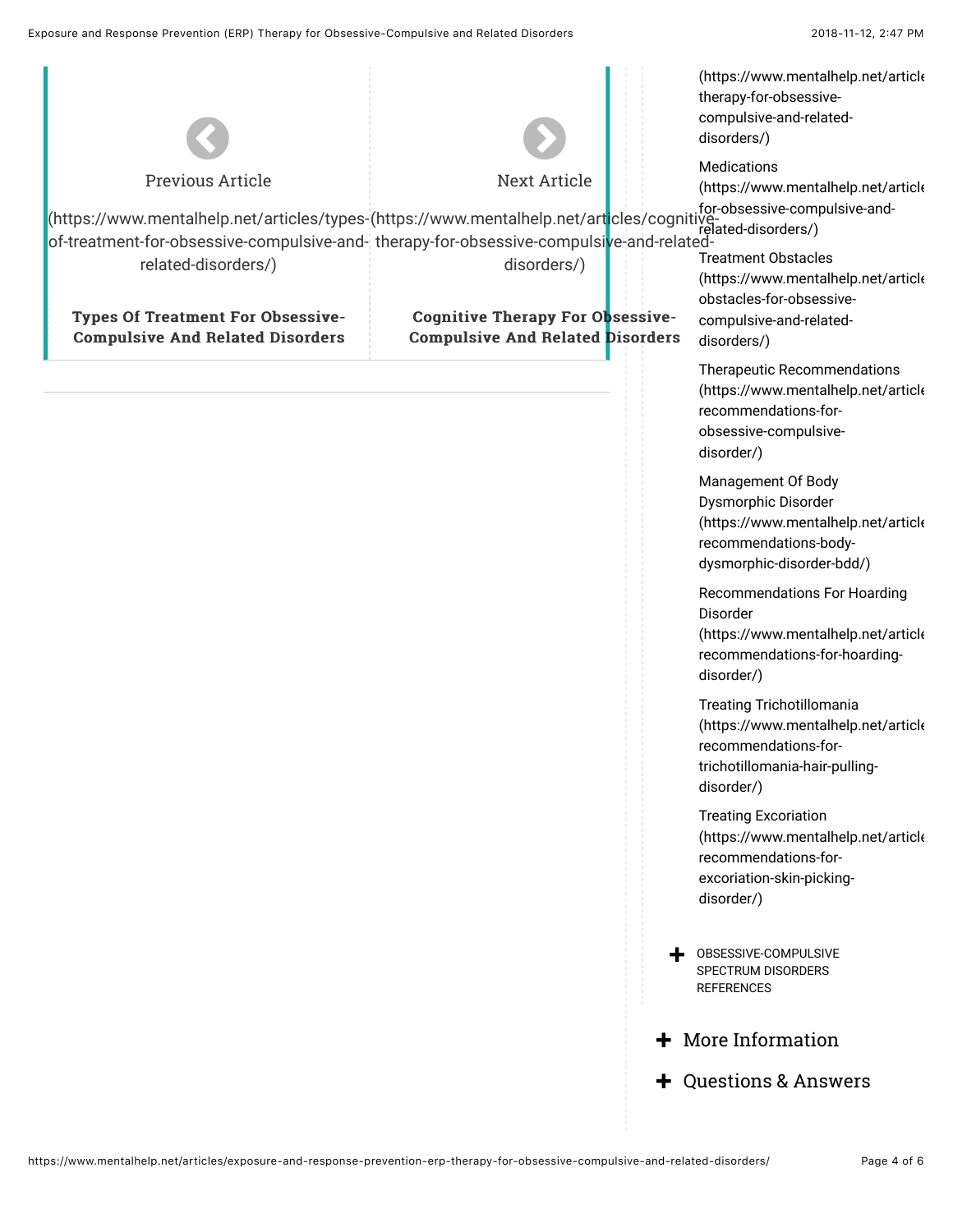- + Blog Entries
- $+$  Latest News

# **B** Related Topics

MENTAL DISORDERS (HTTPS://WWW.MENTALHELP.NET/ARTICLES/N DISORDERS/)

TREATMENTS & INTERVENTIONS [\(HTTPS://WWW.MENTALHELP.NET/ARTICLES/T](https://www.mentalhelp.net/articles/treatments-interventions/) INTERVENTIONS/)

**E** Featured Disorders & Issues